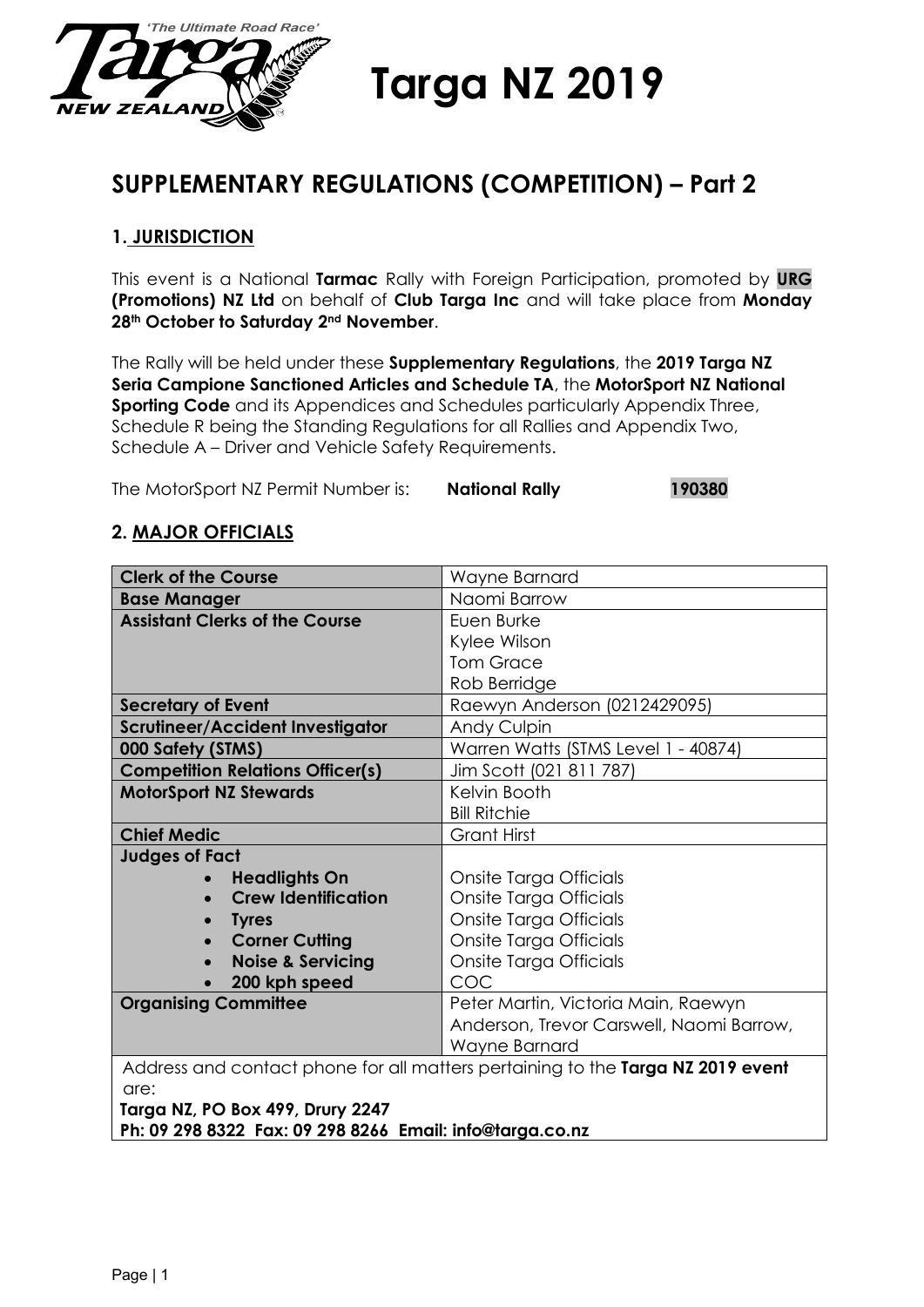

**Targa NZ 2019 is a five (5) day Tarmac Rally event, and is Round Two of the 2019 Targa NZ Seria Campione consisting of 5 Legs.**

**3.1 Venue:** Targa NZ 2019 starts in **Taupo** and travels through the **Waitomo, Taranaki , Hawkes Bay and Manawatu-Whanganui** districts and finishes in **Palmerston North.**

There are **31** stages in total. This is broken down to **6** stages for Legs 1, **4** stages on Leg 2, **8** stages on Leg 3, **6** stages on Leg 4 and **7** stages on Leg 5.

Service stops are as follows:

- Leg 1 **Whakamaru, Wharepapa South, Otorohanga, Honikiwi, Marokopa, Mokau & New Plymouth**
- Leg 2 **Kaimata, Stratford, Whangamomona and Stratford**
- Leg 3 **Weston, Okato, Stratford, Hawera and Whanganui**
- Leg 4 **- Waiouru, Taihape, Marton, Hunterville and Palmerston North**
- Leg 5 **- Mangatainoka and Dannevirke**

**3.2 Length:** Comprises of approx. **760.03km** of special stages and **1172.83km** of touring.

**3.3 Leg One** – Tuesday 29<sup>th</sup> October: First Car starts from Taupo at 8am and finishes at 6pm in New Plymouth.

**3.4 Leg Two** – Wednesday 30<sup>th</sup> October: First Car starts from New Plymouth at 8:20am and finishes at 5.50pm in New Plymouth.

**3.5 Leg Three** – Thursday 31st October: First Car starts from New Plymouth at 8:20am and finishes at 6pm in Whanganui.

**3.6 Leg Four** – Friday 1<sup>st</sup> November: First Car starts from Whanganui at 8am and finishes at 6:15pm in Palmerston North.

**3.7 Leg Five** – Saturday 2<sup>nd</sup> November: First Car starts from Palmerston North at 8:50am and finishes at 5:40pm in Palmerston North.

# **4. ENTRIES**

#### **4.1 Entry Fees**

|             | <b>Standard until</b><br>30/06/2019 | <b>From</b><br>01/07/2019 | <b>Medical Levy</b> | <b>RallySafe</b> |
|-------------|-------------------------------------|---------------------------|---------------------|------------------|
| Competition | \$6490                              | \$6990                    | \$550               | \$375            |

All listed fees are plus GST. The compulsory Medical Levy and RallySafe fee are payable in addition to the Entry Fee.

**4.2** Entries are open from the publication of these Supplementary Regulations and close at **5:00pm** on **Monday 28th October 2019.**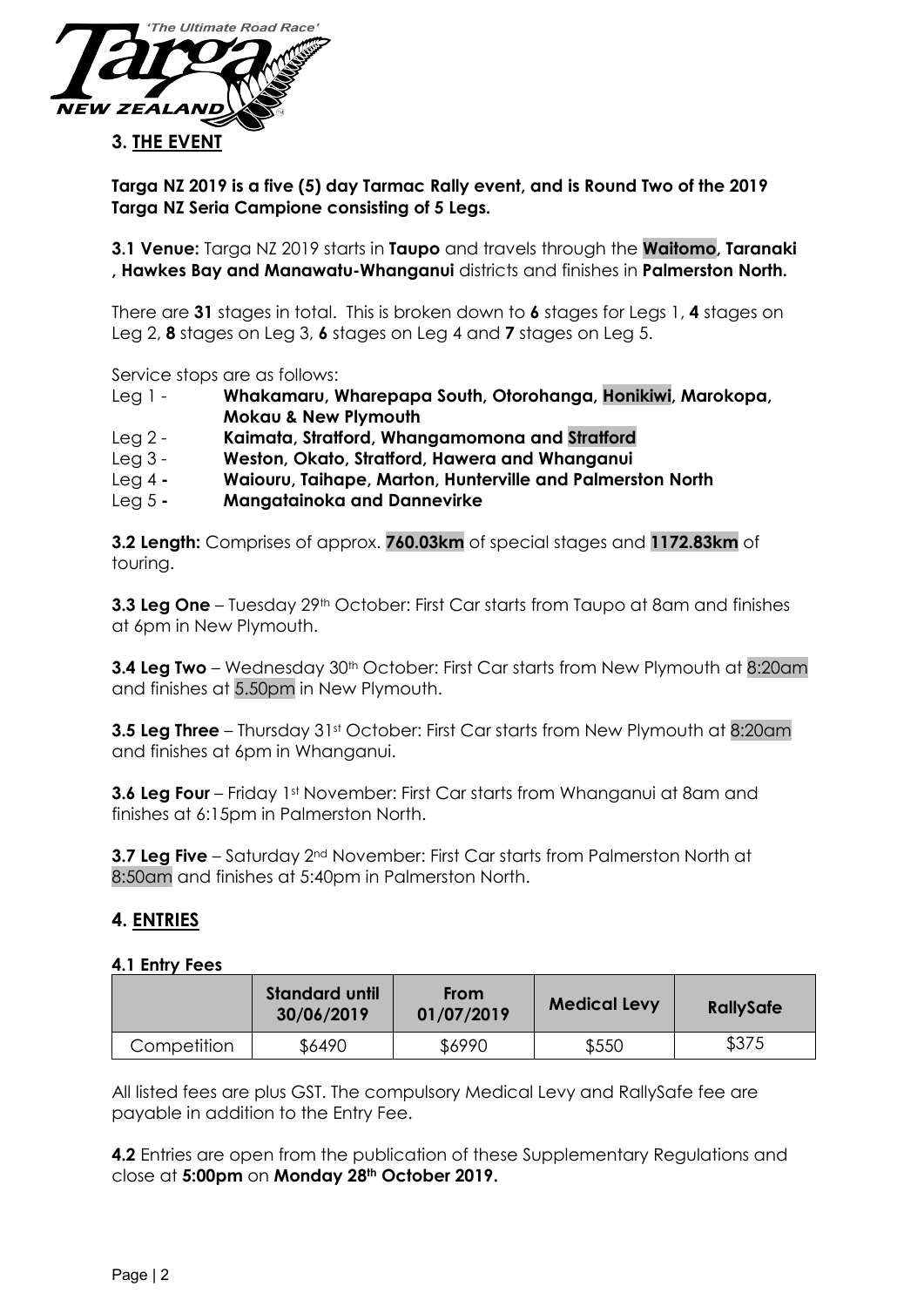

**4.3 Entry Acceptance:** Entries shall be made online via the website [www.targa.nz](http://www.targa.nz/) and to be deemed valid must be complete in all details and the appropriate fees paid. Acceptance will be at the Organising Committees' discretion. Organisers reserve the right to refuse any entry in accordance with the prescribed provisions of the National Sporting Code. Supplementary Regulations Part 2 (Acceptance of Entry) will be available by **Monday 14th October 2019**.

#### **4.4 Number of Starters:**

The organisers reserve the right to abandon the event if less than 40 entries are received at normal closing date. The maximum number of competition starters will be 150. Any additional entries received will be on the reserve list in order of receipt.

#### **4.5 Competitor Requirements:**

**(1) Knowledge and Understandings:** In signing the entry form competitors (Entrant and Drivers) are deemed to fully understand the MotorSport NZ National Sporting Code and its relevant Appendices and Schedules. Particularly:

**(a)** The National Sporting Code articles pertaining to protests and competitor's obligations, and

**(b)** Appendix Three Schedule R articles pertaining to Stage notes, Pace notes and Reconnaissance.

#### **(2) Licence Requirements:**

- **(a) New Zealand Competitors:** Both the No. 1 and No. 2 drivers shall hold an R Grade or higher Motorsport NZ issued Competition Licence. If the Entrant is other than a driver, an Entrants Licence in the name of the Entrant is required.
- **(b) For Australian crews only:** a CAMS Rally Motorsport Licence with a CAMS Trans-Tasman Visa.
- **(c) For all other international crews:** a National Rally or equivalent Competition Licence issued by their parent ASN accompanied by the declarations as detailed in current MotorSport Manual, App 1, Sch L, Art 5.3; If the entrant is other than a driver, an Entrants Licence in the name of the Entrant is required.

**(3) New Competitors:** Any driver(s) who have not previously competed in three or more rallies must attend the novice competitor briefing. **Refer to Article 6.5.**

# **5. ELIGIBLE VEHICLES**

**5.1 Compliance:** All vehicles shall comply with Schedule TA.

**5.2 Tyres:** The type of tyre fitted to a competition vehicle is free, provided it is a "Road Tyre" and complies with Schedule TA Art 19.

The maximum number of Tyres a competitor is permitted to use on event without penalty is **eight (8)** as per section 15.2(b) of the 2019 Targa NZ Seria Campione Sanctioned Articles.

Tyres can be marked at the Scrutineering venue, then any Lunch Stop throughout the Event.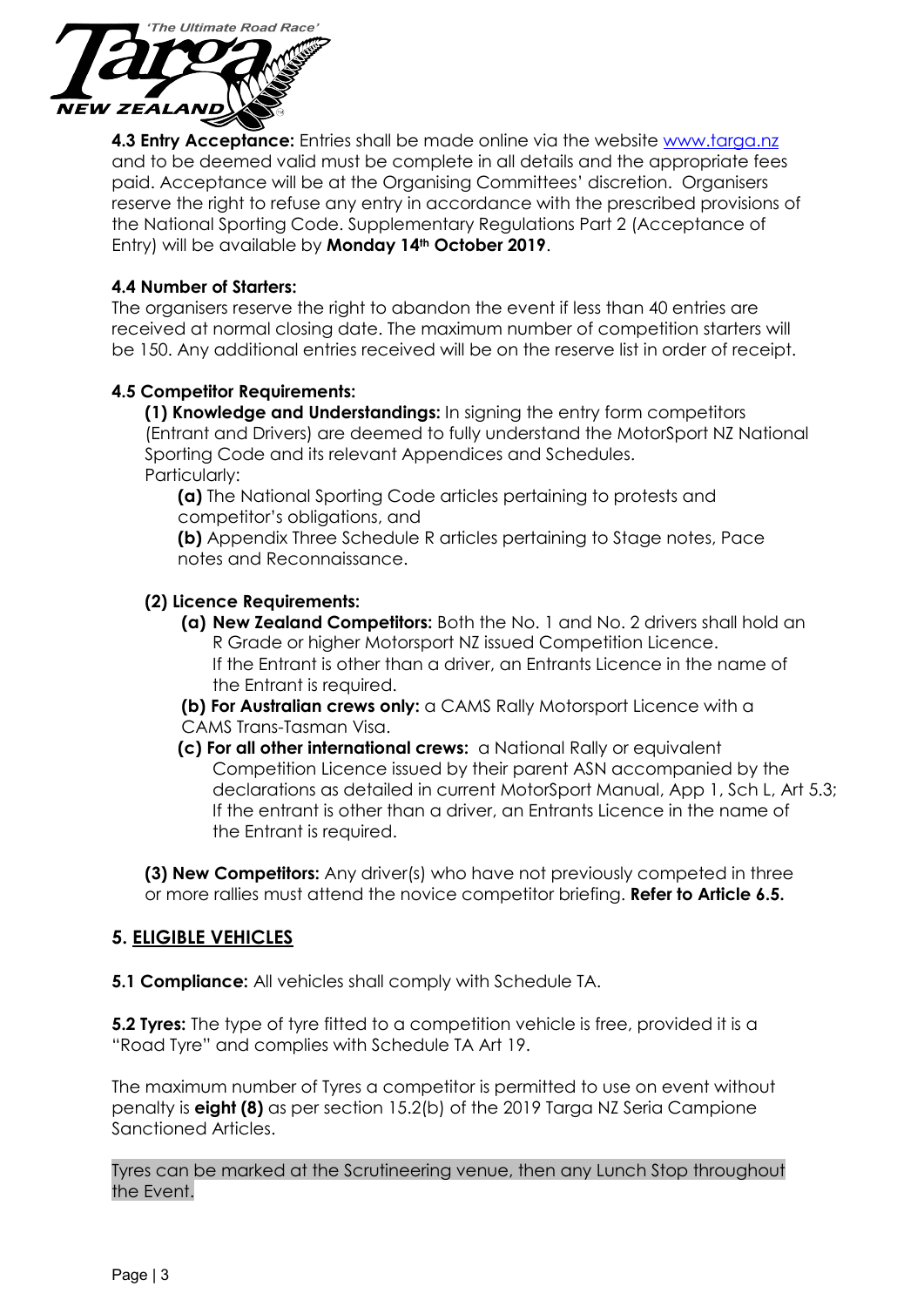

**5.3 RallySafe GPS:** 'RallySafe' tracking and timing technology will be used during this event. An overview of the system which provides significant safety benefits can be found on [www.rallysafe.com.au.](http://www.rallysafe.com.au/)

**a.** A 'one off' cost of approximately \$AUD175 (plus shipping) to purchase a Permanent Installation Kit (wiring, brackets and aerials). These must be ordered from RallySafe using the online purchase form found at [www.rallysafe.com.au.](http://www.rallysafe.com.au/) **b.** An event cost (for all competitors) of \$75 + GST per day to be added to the entry fee.

#### **NOTE: Please make sure that you have ordered and received a wiring kit at least two weeks prior to the event.**

Your vehicle must be fitted with an operational RallySafe device. This device must be switched on from scrutineering through until the end of the event. Failure to comply will incur a penalty as set out in the 2019 Targa NZ Seria Campione Sanctioned Series Articles Art 16.2.20.

RallySafe Units are to be collected, fitted and tested at the Scrutineering Venue. The Units are to be returned to RallySafe immediately after the Finish Line on Sunday 19th May or at any Lunch stop or End of Day during the Event. All Units must be returned before leaving the Event

**5.4 Competitions:** Targa NZ vehicles will be divided into the following competitions:

- **Classic 2WD**
- **Production (GT2) 2WD**
- **Production (GT4) 4WD**
- **Allcomers (Extreme) 2WD & 4WD**

Refer to section 3.6 of the 2019 Targa NZ Seria Campione Sanctioned Articles.

# **6. SCRUTINEERING, DOCUMENTATION AND DRIVER BRIEFING**

**6.1 Pre-Event Scrutineering:** As per Sch A, Art 3.1(4). Pre-event Scrutineering may only be done in the 14 days preceding the event.

The list of MSNZ approved Scrutineers below have been appointed by our Chief Scrutineer, they will scrutineer your vehicle to his inspection list.

Please contact these Scrutineers directly to make an appointment. You can only use one of the Scrutineers as listed below.

#### **North Island:**

| Whangarei:        | Mike Jordan             | reamary123@hotmail.com                  | 021 149 3539 |
|-------------------|-------------------------|-----------------------------------------|--------------|
| Pukekohe:         | Noel Miller             | millermotors@ps.gen.nz                  | 027 494 1672 |
| Hampton Downs:    | <b>Andy Culpin</b>      | andyracefx@gmail.com                    | 021 172 6345 |
| Hamilton:         | Sean Elder              | elderclan@xtra.co.nz                    | 07 856 5735  |
| Tauranga:         | Dave Loughlin           | davidloughlin@outlook.co.nz 021 917 866 |              |
| New Plymouth:     | Kiley Jury              | a.v.s.ltd@me.com                        | 027 229 5911 |
| Papamoa:          | Troy Twomey             | troy@elitetraining.co.nz                | 021 469 444  |
| Palmerston North: | Danny McKenna           | autocerts@gmail.com                     | 027 240 1291 |
| Hawkes Bay:       | <b>Stuart McChesney</b> | stu.chesney@gmail.com                   | 06 844 7214  |
| Kapiti Coast:     | Mike McCready           | mike@motorsport.org.nz                  | 022 090 3451 |
| Wellington:       | <b>Barry Carnington</b> | miniack@xtra.co.nz                      | 04 568 8815  |
| Wellington:       | Rueben Smith            | reuben@powerhaus.net.nz                 | 04 499 8715  |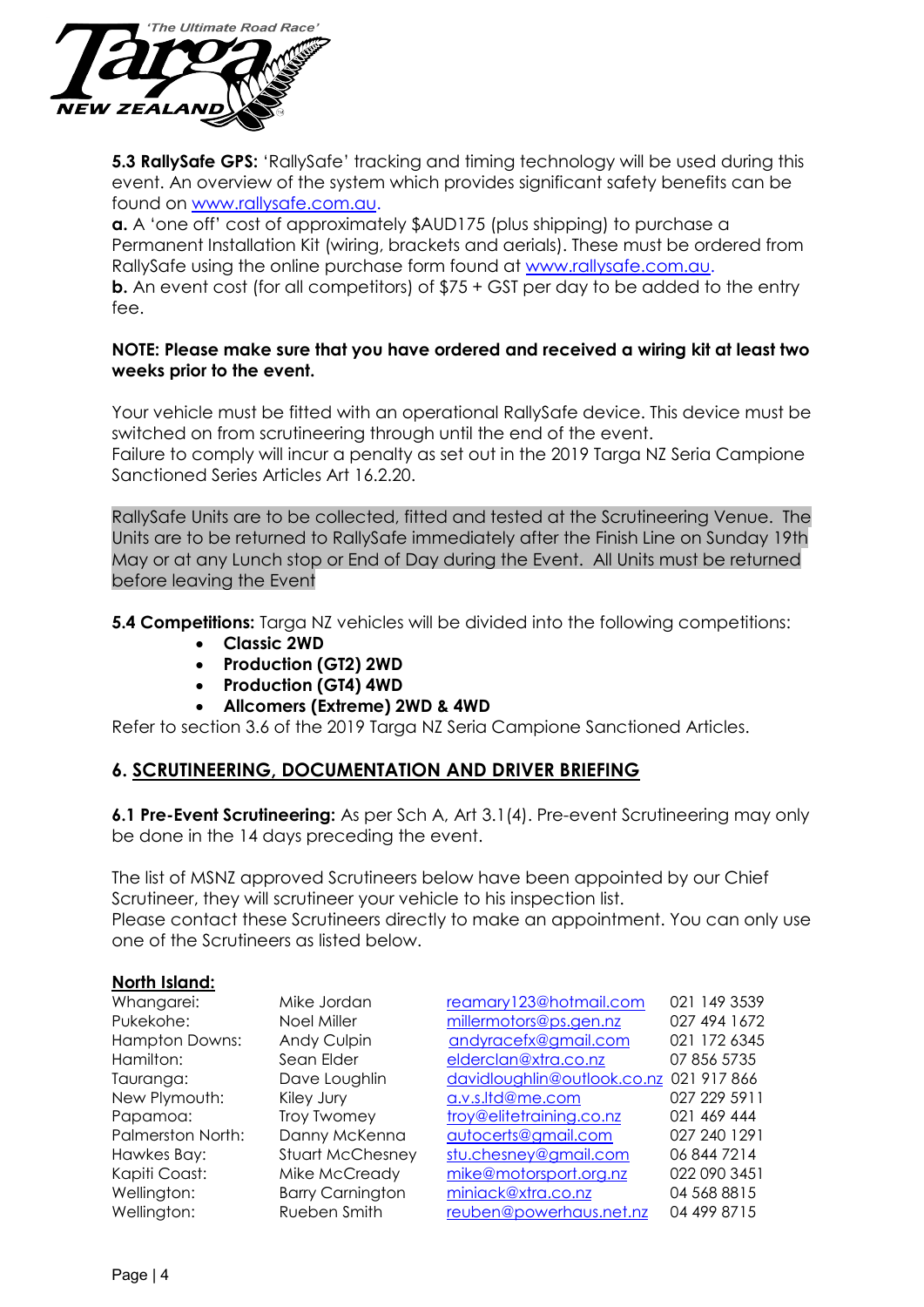

#### **South Island:**

| Christchurch: |  |
|---------------|--|
| Timaru:       |  |
| Oamaru:       |  |
| Dunedin:      |  |
| Queenstown:   |  |

Cymon Hewitt [d6motorsport@hotmail.com](mailto:d6motorsport@hotmail.com) 027 222 9277 Phil O'Brien [obrienfamily@slingshot.co.nz](mailto:obrienfamily@slingshot.co.nz) 027 269 7293 Gareth O'Hara [garethkerri@xtra.co.nz](mailto:garethkerri@xtra.co.nz) 027 433 3637 Dan Cresswell [dunedin@pitstop.co.nz](mailto:dunedin@pitstop.co.nz) 029 456 2102 Nigel Ede [shazandnigeede@gmail.com](mailto:shazandnigeede@gmail.com) 027 210 2849

Competitors **must** present their car for scrutineering prior to processing through to documentation for the **checking of Motorsport and Civil licenses, Car Club Membership and Proof of Insurance.**

**6.2 Scrutineering** will take place on **Monday 28th October** as follows:

- Venue: Great Lake Centre, Taupo
- Time: 9am to 1pm

You must complete Scrutineering within this time slot unless arranged prior with the Event Secretary. All crews must attend Scrutineering and cannot go directly to Documentation. Even if you are Pre-Event Scrutineered, you must attend Scrutineering. You must bring your form from scrutineering to documentation.

The fitting and testing of RallySafe Units and Tyre Marking will take place at Scrutineering. This will form part of the Checklist for documentation.

**6.3 Documentation** will take place as follows:

- **Date:** Monday 28<sup>th</sup> October
- **Time:** 9am to 1pm
- **Venue:** Great Lake Centre, Taupo

**6.4 Competitor & Service Crew Briefing** will take place as follows:

- **Date:** Monday 28<sup>th</sup> October
- **Time:** 3pm
- **Venue:** Great Lake Centre, Taupo

**6.5 Novice Briefing** will take place as follows:

- **Date:** Monday 28<sup>th</sup> October
- **Time:** Immediately following the Competitor Briefing
- **Venue:** Great Lake Centre, Taupo

# **7. OFFICIALS IDENTIFICATION**

Officials of the event will be identified as detailed below.

| (a) Marshals:                | Fluoro orange 'Targa New Zealand' vest    |
|------------------------------|-------------------------------------------|
| <b>(b)</b> Stage Post Chief: | Fluoro orange 'Targa New Zealand' vest    |
| $(c)$ CRO:                   | Fluoro blue 'CRO' vest and a blue CRO cap |
| (d) Scrutineers:             | <b>Fluorescent yellow vest</b>            |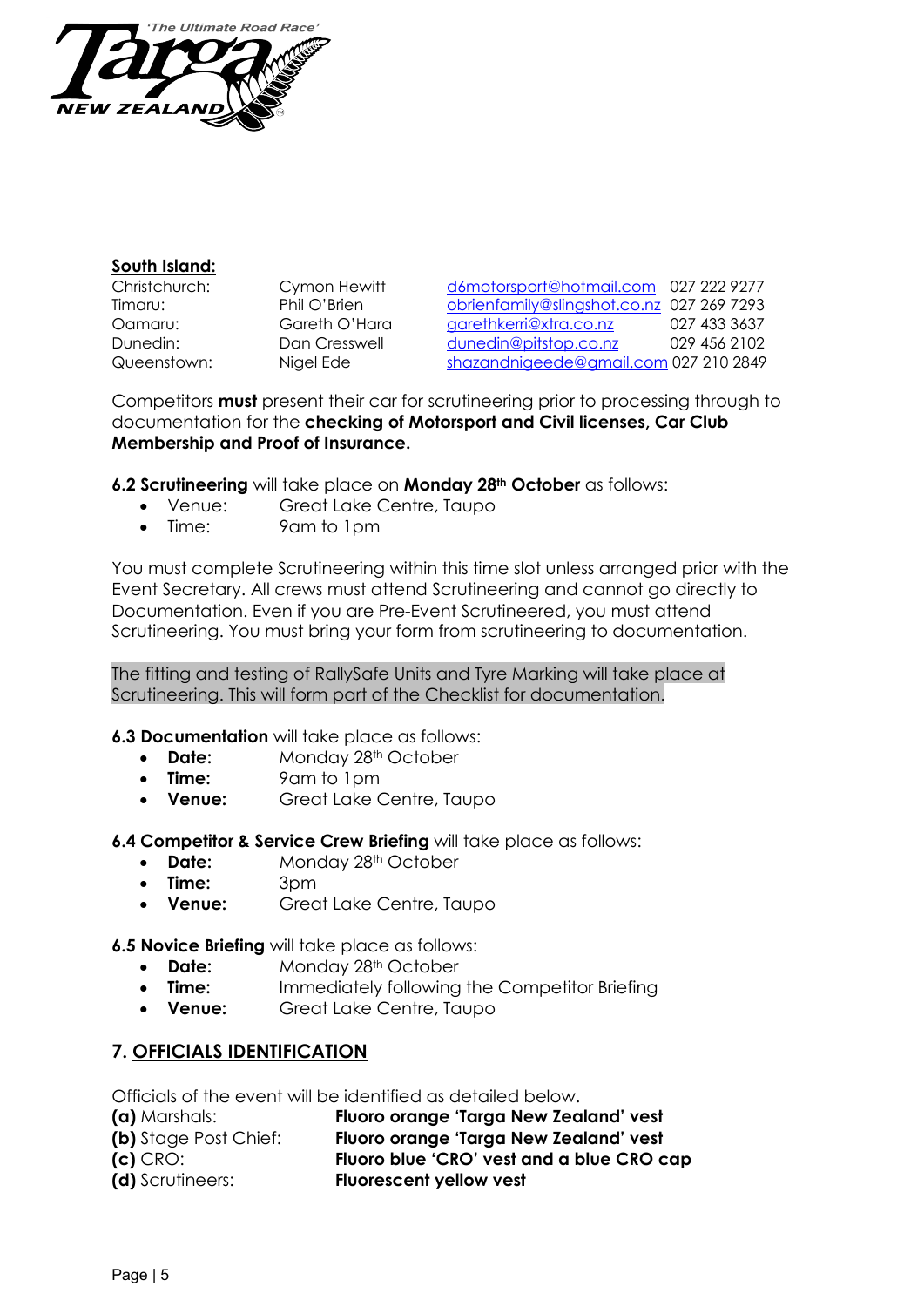

Official Bulletins may be issued in accordance with the provisions of the National Sporting Code.

# **9. SECRETARIAT/SCRUTINEER & CRO SCHEDULE**

The Official Notice Board will be positioned with the Secretariat unless otherwise stated. Please note the Scrutineer may be called away please see the CRO if not in attendance

| Secretariat (Official Notice Board), Scrutineer & CRO will be located at: |                                                           |  |
|---------------------------------------------------------------------------|-----------------------------------------------------------|--|
| <b>Tuesday 29rd October</b>                                               |                                                           |  |
| Scrutineer, CRO & Secretariat                                             | Start of Day: Great Lake Centre, Taupo                    |  |
| <b>CRO &amp; Secretariat</b>                                              | Service & Lunch: Otorohanga                               |  |
| Scrutineer, CRO & Secretariat                                             | End of Day: Centre City Car Park, New Plymouth            |  |
| Wednesday 30 <sup>th</sup> October                                        |                                                           |  |
| Scrutineer, CRO & Secretariat                                             | Start of Day: Ocean View Parade Wharf, New Plymouth       |  |
| <b>CRO &amp; Secretariat</b>                                              | Service & Lunch: Whangamomona                             |  |
| Scrutineer, CRO & Secretariat                                             | End of Day: Stratford War Memorial Centre                 |  |
| <b>Thursday 31st October</b>                                              |                                                           |  |
| Scrutineer, CRO & Secretariat                                             | Start of Day: Ocean View Parade Wharf, New Plymouth       |  |
| <b>CRO &amp; Secretariat</b>                                              | Service & Lunch: Stratford War Memorial Centre, Stratford |  |
| Scrutineer, CRO & Secretariat                                             | End of Day: Queens Park Memorial, Whanganui               |  |
| <b>Friday 1st November</b>                                                |                                                           |  |
| Scrutineer, CRO & Secretariat                                             | Start of Day: Queens Park Memorial, Whanganui             |  |
| <b>CRO &amp; Secretariat</b>                                              | Service & Lunch: Taihape                                  |  |
| Scrutineer, CRO & Secretariat                                             | End of Day: The Square, Palmerston North                  |  |
| Saturday 2 <sup>nd</sup> November                                         |                                                           |  |
| Scrutineer, CRO & Secretariat                                             | Start of Day: The Square, Palmerston North                |  |
| <b>CRO &amp; Secretariat</b>                                              | Service & Lunch: A&P Showgrounds, Dannevirke              |  |
| Scrutineer, CRO & Secretariat                                             | End of Day: The Square, Palmerston North                  |  |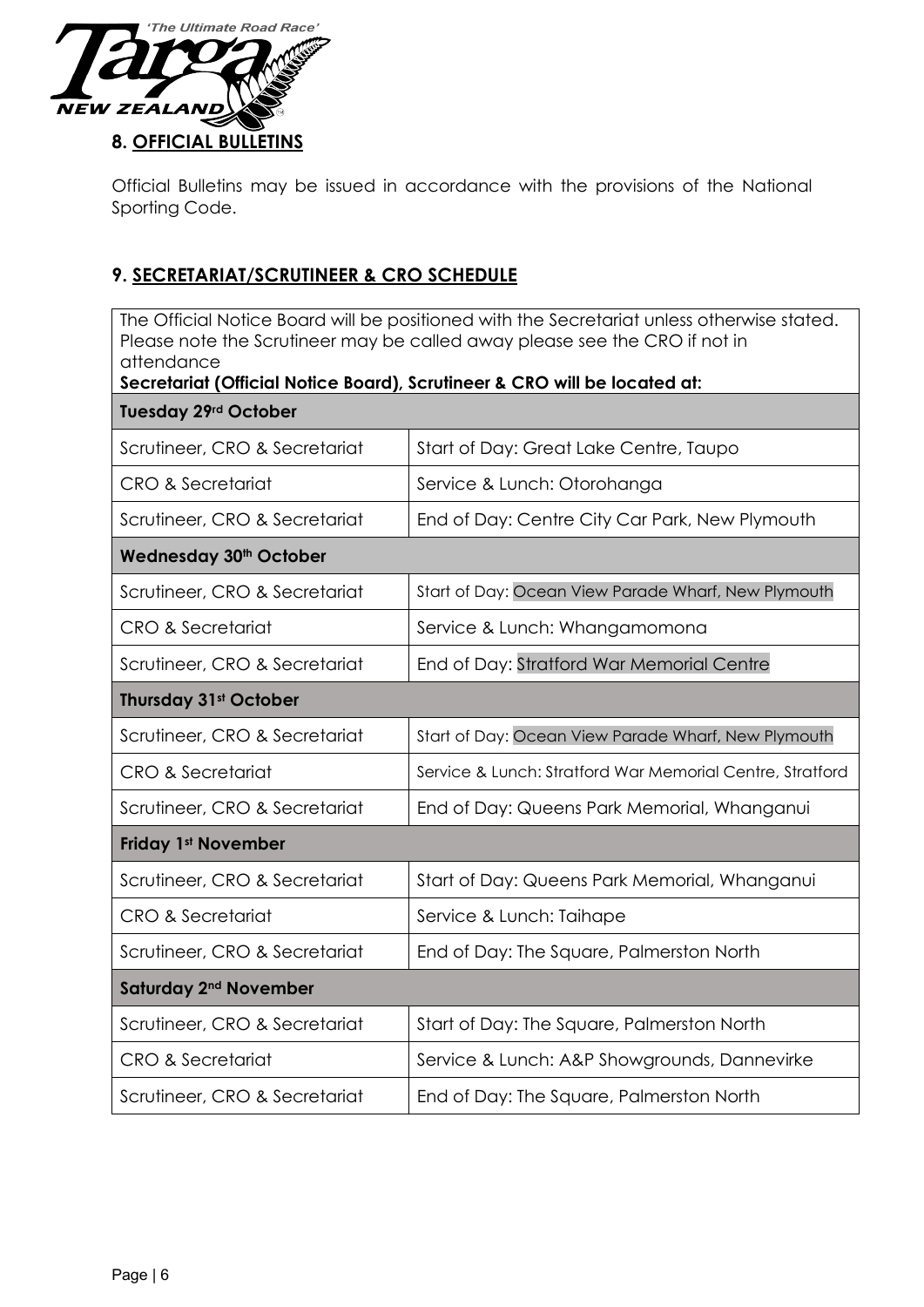

**10.1 Provisional Start Order:** Will be published on the Targa NZ website [www.targa.nz](http://www.targa.nz/) no later than two days before the start of the event and on the Official Notice Board at the start of the event.

Start Order for each leg will be posted on the Targa NZ website each night no later than 8 hours prior to the start of the next Leg. It will be on the Official Notice Board at the start of each leg.

**10.2 Results:** Progressive results are available on [www.chrissport.co.nz.](http://www.chrissport.co.nz/)

**10.3 Provisional Results:** will be posted on the Official Notice Board at The Square, Palmerston North on **Saturday 2nd November, approximately 30 minutes after the last car finishes**.

**10.4 Control Procedures:** During the event, competitors are allowed to clock in early at each Lunch/Service break and at the end of a leg without penalty. Competitors are required to start in the same running order as they started the previous stage.

**10.5 Team Trophy:** This will be awarded to a team of four entries with the lowest average finishing position by competition. For example, if one entry comes 1st in Classic, another comes  $4<sup>th</sup>$  in Modern 2WD and two come  $5<sup>th</sup>$  and  $10<sup>th</sup>$  in Allcomers, the average is 5. The Vital Team entry fee is \$100 and is payable to the Secretariat. Entries into the Vital Team competition close at 8am on Tuesday 29 October. There is no limit to the number of teams a vehicle can enter, so you can be registered in more than one team.

# **11. STAGE NOTES**

The use of Stage Notes are strictly prohibited throughout the Targa NZ 2019 event.

### **12. COMPETITOR RESPONSIBILITY**

**12.1** Any competitor reported to the Organiser prior to the commencement of the event for breaches of the civil road rules or for bringing the event into disrepute, will be reported to MotorSport NZ as detailed in Sch R, part 1, Art 7.1 and Sch P.

**12.2 Electronic Red Flag:** May be used within this event. An Electronic Red Flag will come to you as a message on the RallySafe Unit. You will need to acknowledge this message to clear the unit. Upon receipt of this Electronic Red Flag, you MUST slow down and tour at a safe pace to the end of the stage. Failure to comply with this request can result in a maximum penalty of \$500 and/or exclusion from the Event at the discretion of the Clerk of the Course.

**12.3 Change of Co-Driver:** It is permissible to change a Co-Driver providing the following conditions have been met;

**(1)** The approval from the Clerk of the Course has been gained. **(2)** The substitute Co-Driver has completed all documentation and entry requirements, including a Novice Briefing if they are a Novice. **(3)** Change of Co-Driver can be undertaken in any time control as long as the Clerk of the Course has given prior approval.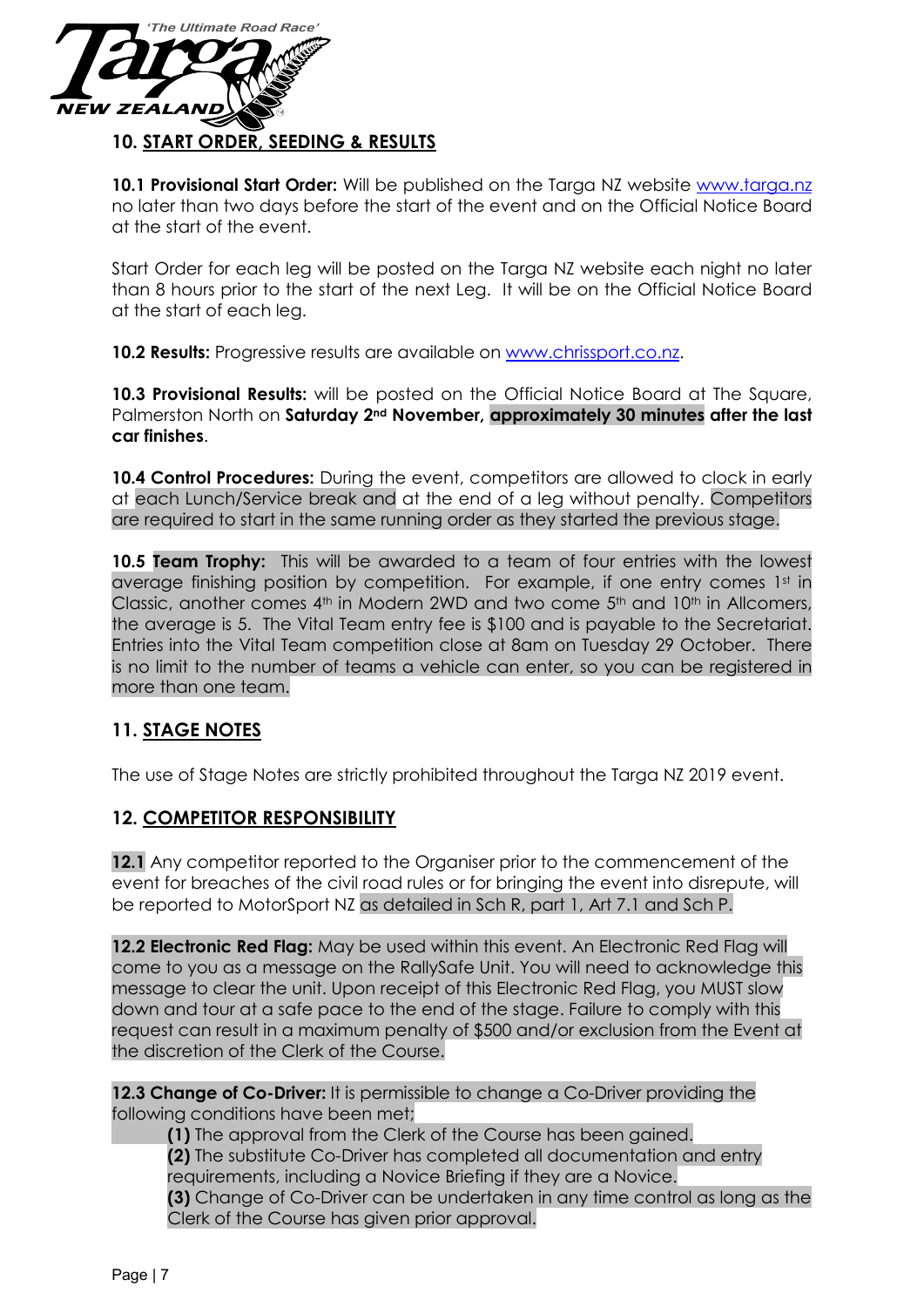

**(4)** One (1) additional Co-Driver may be introduced and the competitor will still be classed as a finisher provided all other regulations are met.

### **13. SPEED RESTRICTED ZONES**

**13.1** Speed Restricted Zones have been used to ensure we adhere to the strict council requirements of the road closures. A five (5) minute penalty will be applied to the individual stage time for every breach of the temporary speed limit.

### **14. CODE OF PRACTICE FUEL**

Competitors and Service Crews must comply with the MotorSport NZ Code of Practice in relation to the storage and transportation of fuel:

http://www.motorsport.org.nz/sites/default/files/motorsport/documents/fuel/Codeof-Practice-Fuel.pdf

### **15. SERVICING & SERVICE PARKS**

Servicing is strictly limited to the designated Service Parks along the Rally Route.

Repairs to continue in the Event is allowable anywhere as long as the Crew are the only people that touch or work on the vehicle and the parts used are being carried by the competition vehicle.

Judge of Fact is any Targa Official or any other person with the Event with photographic evidence. Penalties could be applied as per Schedule P A 3R.8.

### **16. TEMPORARY WITHDRAWAL**

Any competitor who submits a Temporary Withdrawal and does not report to Parc Ferme by their due time will be penalised as follows:

- 1st Occasion 30 seconds
- 2<sup>nd</sup> Occasion 2 minutes
- 3<sup>rd</sup> and Subsequent Occasions 3 minutes for each

Competitors must return their vehicle to Parc Ferme prior to the first car commencing the following day. Failure to do so will result in an additional time penalty of 2 minutes.

# **17. PARC FERME**

Any Crew Member can check the car into an end of leg Parc Ferme except for at Leg 2. Check in to Parc Ferme will be electronically monitored from Rally Base.

#### **All competitors must have their vehicle in Parc Ferme by their due time.**

Failure to report to Parc Ferme by their due time will be penalised as a Temporary Withdrawal above plus a further penalty of Failure to notify Withdrawal from a Rally may apply (Schedule P A 3R.22).